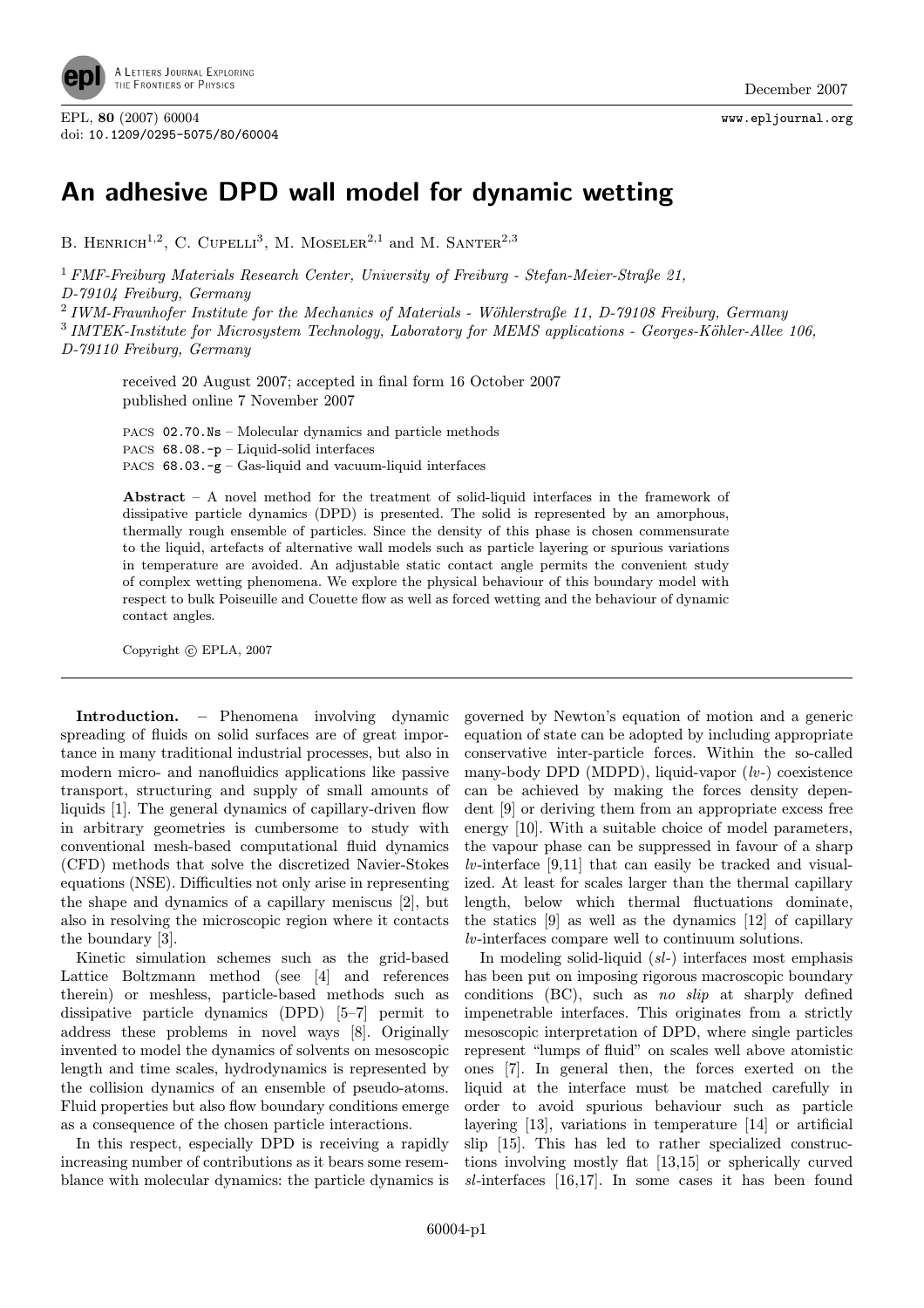useful to represent the solid by yet another liquid phase without an actual solid structure [11,17].

For studying wetting phenomena on structured or patterned substrates [18], available rigorous boundary models appear rather difficult to handle. In this work we introduce a solid boundary model that circumvents the above-mentioned problems in a much simpler way, by representing the solid by an amorphous, thermally rough configuration of particles, resulting in a thin diffuse sl-interface. We show how together with an MDPD scheme a flexible framework for representing dynamic wetting on possibly textured boundaries emerges.

This paper is organized as follows: after briefly outlining the MDPD scheme, we illustrate the construction of the boundary model, which is in turn investigated phenomenologically with respect to wetting behaviour, flow boundary conditions, and forced wetting including the characteristics of dynamic contact angles.

The many-body DPD scheme. – In DPD, particles interact via pairwise central forces  $\mathbf{F}_{ij} = \mathbf{F}_{ij}^{\text{R}} + \mathbf{F}_{ij}^{\text{D}} + \mathbf{F}_{ij}^{\text{C}}$ . If  $r_i$  denotes the particle position and  $v_i$  its velocity, the conservative force in standard DPD is  $\mathbf{F}_{ij}^{\text{C}} = Aw^{\text{C}}(r_{ij})\mathbf{e}_{ij}$ , where  $\mathbf{r}_{ij} = \mathbf{r}_i - \mathbf{r}_j$ ,  $r_{ij} = |\mathbf{r}_{ij}|$  and  $\mathbf{e}_{ij} = \mathbf{r}_{ij}/r_{ij}$ . The weight function  $w^{C}(r)$  vanishes for an inter-particle distance r larger than a cutoff radius  $r_c$ .

The random and dissipative forces are  $\mathbf{F}_{ij}^{\text{R}} = qw^{\text{R}}(r_{ij}) \times$  $\xi_{ij} \mathbf{r}_{ij}$  and  $\mathbf{F}_{ij}^{\text{D}} = -\gamma w^{\text{D}}(r_{ij}) (\mathbf{v}_{ij} \cdot \mathbf{e}_{ij}) \mathbf{e}_{ij}$ , respectively, where  $\mathbf{v}_{ij} = \mathbf{v}_i - \mathbf{v}_j$ . These forces constitute a thermostat if the amplitudes q of the random variable  $\xi_{ii}$  and the viscous dissipation  $\gamma$  satisfy a fluctuation-dissipation theorem:  $q^2 = 2\gamma k_BT$  and  $w^R(r)^2 = w^D(r)$ , where  $k_BT$ denotes the desired temperature in units of Boltzmann's constant  $k_B$ . To integrate the resulting equations of motion, we use a velocity Verlet algorithm [19] with a particle mass  $m = 1$  and a time step  $dt = 0.01$ .

The conservative interaction  $\mathbf{F}^{\text{C}}$  is usually derived from a rather soft and unspecific weight function  $w^C$ permitting a fairly large integration time step. A common choice for  $w^C$  which we also use in this paper is  $w^C =$  $(1 - r/r_c)$  and  $w^R = w^C$ . It follows that the EOS becomes at most quadratic in the average particle density  $\rho$ .

Liquid-vapor interfaces and hence free capillary surfaces can only exist for more complex EOS, and  $\mathbf{F}_{ij}^{\text{C}}$ must then be augmented by density-dependent contributions [9,10,20]. This class of schemes is termed multi-body DPD (MDPD). Here, the approach of Warren [9] is pursued in which the repulsive part of the force depends on a weighted average of the particle density, while the attractive part is density independent:

$$
\mathbf{F}_{ij}^{\mathrm{C}} = A_{ij} w^{\mathrm{C}}(r_{ij}) \mathbf{e}_{ij} + B(\overline{\rho}_i + \overline{\rho}_j) w_{\mathrm{d}}(r_{ij}) \mathbf{e}_{ij},\qquad(1)
$$

with an additional weight function  $w_d(r) = 15/(2\pi r_d^3) \times$  $(1 - r/r_d)^2$ . In eq. (1) we let  $A_{ij}$  depend on a pair of particle indices, allowing us to distinguish between interactions within the liquid (l)  $(A_{ll} \equiv A = -40.0)$ , the solid (s)  $(A_{ss} \equiv A)$  and across the solid-liquid  $(sl)$ -interface  $(A_{sl})$ .

Table 1: The simulation parameters vary only slightly from the ones used in [9]  $(A = -40.0, B = 25.0, \rho = 6.08)$ . All quantities are given in model units (m.u.). All simulation results are at  $r_{\rm c} = k_{\rm B} T = 1. \label{eq:rc}$ 

| Parameter                            | Symbol      | m.u.            |
|--------------------------------------|-------------|-----------------|
| Fluid particle density               | $\rho$      | 6.00            |
| Interaction range (attr.)            | $r_c$       | 1.0             |
| Interaction range (rep.)             | $r_{\rm d}$ | 0.75            |
| Amplitude of $\mathbf{F}^{\text{R}}$ | q           | 6.00            |
| Attraction parameter                 | A           | $-40.0$         |
| Repulsion parameter                  |             | 25.0            |
| Surface tension                      | σ           | $7.51 \pm 0.04$ |
| Viscosity                            | n           | $7.41 \pm 0.06$ |

We will show that  $A_{sl}$  can be used to adjust the static wetting behaviour. The repulsive part with  $B > 0$  acts over a slightly smaller interaction radius  $r_d$ .  $\bar{\rho}_i$  at the location of particle  $i$  is the instantaneously weighted average density  $\overline{\rho}_i = \sum_{i \neq j} w_d(r_{ij})$ . All simulation parameters are given in table 1. Throughout this paper all quantities are given in model units.

The boundary model. – Equation  $(1)$  implies that the force law depends on the local environment. With respect to a mesoscopic point of view, this environment should be the same also for particles directly at the sl-interface. We illustrate how this can be achieved by creating a sl-system consisting of a liquid film confined between two walls. Starting with a free-standing equilibrated, planar slab of fluid of thickness  $24r_c$  in the x-direction and dividing it into two boundary regions of thickness  $2r_c$  and an inner (liquid) region of thickness  $20r_c$ , the nominal positions  $x_{\text{int}} = \pm 10r_c$  of the sl-interfaces are defined. Periodic boundary conditions are applied in the  $y$ - and  $z$ -direction with a periodicity of  $12r_c \times 20r_c$ .

At some time  $t_0$  after equilibration (already 300) integration time steps suffice), each particle  $i$  at position  $\mathbf{r}_i(t_0)=(x_i(t_0), y_i(t_0), z_i(t_0))$  with  $|x_i(t_0)|>|x_{\text{int}}|$  is permanently attached to the site  $\mathbf{r}_i(t_0)$  by a spring force  $\mathbf{F}_w = -k_s(\mathbf{r}_i(t) - \mathbf{r}_i(t_0))$ , leading to solidification of the boundary regions. To be consistent with eq. (1), the inter-particle interactions in the solid are kept, only the value of  $A_{sl}$  is then set according to the desired wetting conditions. Additionally, a weak external repelling force  $\mathbf{F}_{\text{ext}}$  acting on liquid particles beyond  $x_{\text{int}}$ , *i.e.* within the solid boundary, is employed to keep isolated liquid particles from diffusing into the solid phase indefinitely, see upper panel of fig. 1.

After a short re-equilibration, a sharp but smooth interface develops, shown for  $A_{sl} = -35.0$  and  $k_s = 3.0$ , in fig. 1a) (thick solid line), where the interface width is less than  $1r_c$ . The liquid density profile induced by this amorphous, thermally roughened wall is compared with two other realisations of a solid phase: i) a frozen amorphous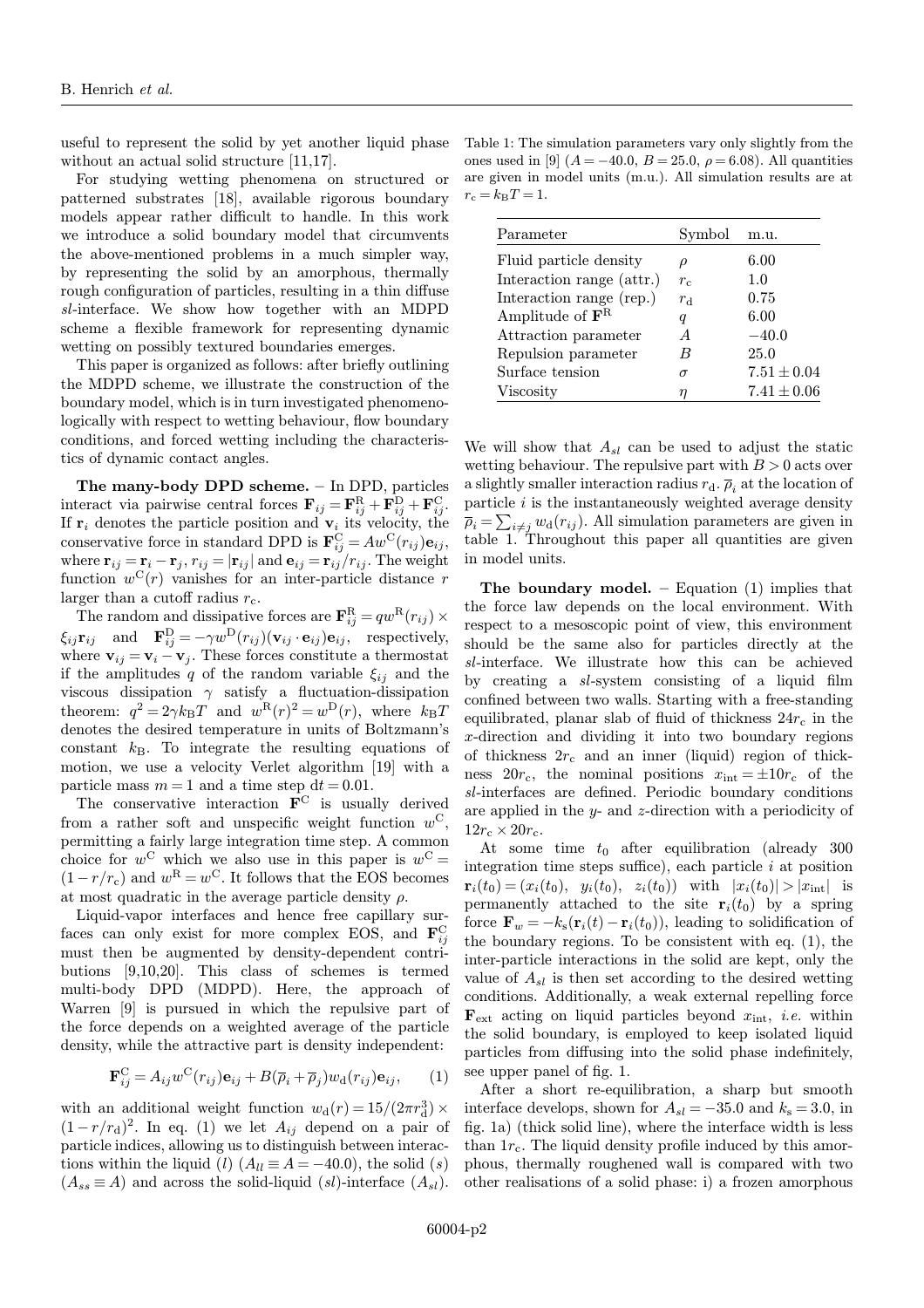

Fig. 1: Density profiles depending on the slit coordinate  $x$ . Upper panel: schematic of the diffuse interface (full dots: solid phase, circles: liquid). For  $|x| > |x_{int} \pm d|$ ,  $d = 0.25r_c$ ,  $\mathbf{F}_{ext} =$  $-B(x - (x_{int} \pm d))$  acts on liquid particles only to prevent indefinite diffusion into the wall. a) Density distributions of the liquid for a partially wetting wall and varying  $k_s$ . The temperature T is measured for  $k_s = 3.0$ . b) Density profile in the case of complete wetting,  $A_{sl} = -40.00$  and  $k_s = 12.5$ . Thick solid line: particle density distribution of the liquid phase. Thick dashed line: density distribution within the solid phase. Dotted line: sum of both densities. In both cases, a) and b), the sl-interface is located at  $x_{\text{int}} = 10.0$ .

structure resulting from particle positions at  $t_0$  ( $k_s = \infty$ ), and ii) a frozen, crystalline fcc (100)-surface of the same density. In both cases the solid phase induces pronounced density oscillations in the liquid. These seem already significantly reduced in case i), but this mainly originates from spatial averaging in the  $y$ - and  $z$ -direction. Thermal roughening also results in a smooth density profile locally

due to dynamical averaging. The spring constant  $k<sub>s</sub>$  was chosen as to render the net density profile flat, and to make the width of the interfacial region as small as possible. For partial wetting,  $k_s$  can be given a relatively low value, as the sl-interface already stabilizes due to a reduced attraction between the particle species  $(A_{sl} > -40)$ . Approaching complete wetting  $k<sub>s</sub>$  must be increased accordingly, in order to stabilize the interface. Figure 1b) shows the density profile for  $A_{sl} = -40$ , where  $k_s = 12.5$ was found to yield a satisfactory profile stable at a width of  $\simeq 1.5r_c$ . We note that the role of the soft external potential  $\mathbf{F}_{ext}$  can also be replaced by a sufficiently dense layer of "ghost" particles that interact only with particles of the liquid. Together with this extra layer, the shape of the initially chosen dividing line between liquid and solid phase (here the plane at  $x_{\text{int}}$ ) may then be chosen to realize more complicated surface geometries such as cavities.

Strictly speaking, a definite location of the sl-interface (e.g. the initially chosen  $x_{\text{int}}$ ) is not unambiguously defined any more (though the density profiles of the solid and the liquid are rather symmetric at  $x_{\text{int}}$  in all cases). Under flow conditions, the slight inter-penetration of the solid and the liquid phase (cf. fig. 1b)) will make the mass flow  $i_z(x) = v_z(x)\rho(x)$  vary smoothly across the interface (depending on its thickness and also on the wetting conditions). However, one may now identify effective interface positions (denoted as  $\overline{x}_{int}$ ) not as a free parameter, but as the physically most appropriate choice that in the following will be inferred from the simulation data of Poiseuille- and Couette flow. In fig. 2a), the profiles  $j_z(x)$  of body-force driven slit flow are displayed, generated with a constant body force  $F_{\rm g} = 0.02$ , for  $A_{sl} = -40.0$ and  $-35.0$ . In both cases the current density profile  $j_z(x)$ can well be fitted to a Poisseuille parabola in the range  $|x| < 9.5r_c$ , *i.e.*  $j_z(x) \simeq -1/2x^2\rho^2 F_{\rm g}/\eta + j_{\rm max}$ , where the viscosity  $\eta = 7.41 \pm 0.06$  was determined in an independent simulation following [21]. Only small deviations occur in the interface region, see inset in fig. 2a). A detailed view of  $j_z(x)$  at the nominal interface  $x_{\text{int}} = 10r_c$  shows that a slightly negative slip is present for  $A_{sl} = -40.0$ . For  $A_{sl} = -35.0$ , we observe a positive slip. In the latter case (partial wetting) the sl-interface is relatively sharp (cf. fig. 1a)), and one may set  $\overline{x}_{\text{int}} \simeq x_{\text{int}}$ , if a well-defined positive slip length  $L_s$  with respect to  $x_{\text{int}}$  exists. At complete wetting, the interface and thus the diffusive width of the solid phase becomes broader and effectively forces  $j_z$  to zero before reaching  $x_{\text{int}}$ . This can be considered as a displacement of the effective interface position inwards if it is, e.g., independent of the shear rate. The displacement then equals a well-defined negative slip length, and we have  $\overline{x}_{\text{int}} = x_{\text{int}} + L_s$  in this case, where  $L_s$  is a fraction of  $r_c$ . This interpretation is in fact sustained by considering  $A_{sl}$ -dependent slip lengths  $L_s$  determined from Couette flow simulations (fig. 2b)). With sheared boundaries moving at constant wall velocities  $\pm v_{\text{wall}}$ , we define  $L_{\text{s}}$  by  $\overline{v}_z(x_{\text{int}}) - v_{\text{wall}} = L_s \partial \overline{v}_z(x)/\partial x$ ,  $x = x_{\text{int}}$ , where  $\overline{v}_z(x_{\text{int}})$ is the extrapolation of the flow field  $v_z(x)$  at  $x_{\text{int}}$ . From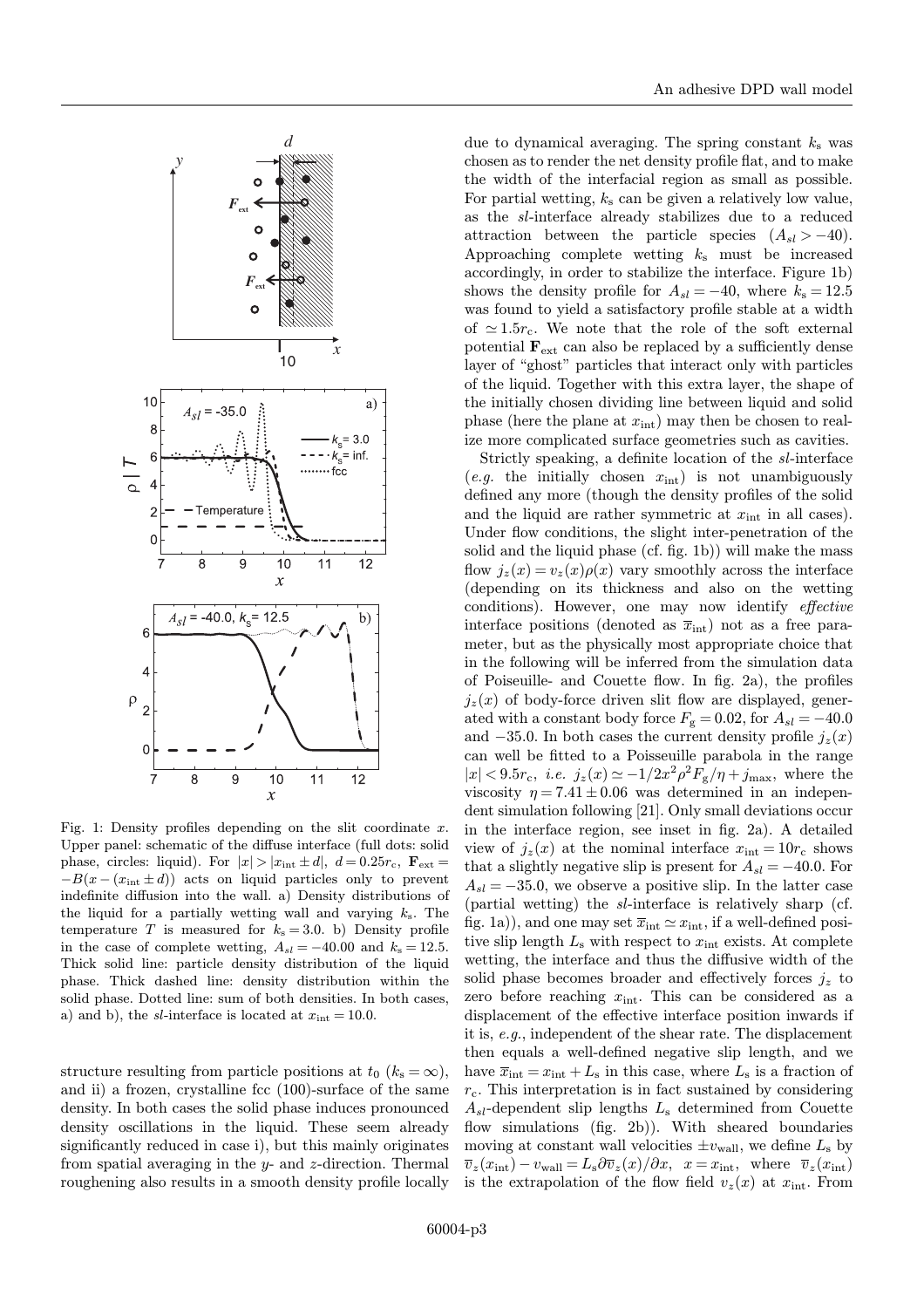

Fig. 2: Behavior of boundary conditions. a) Profiles of current densities for different wetting conditions. The inset shows a magnification of the current density profile in the vicinity of the interface; by extrapolating the fit to a parabola towards  $x_{\text{int}}$ , an effective slip velocity can be inferred (exemplified by the thin dotted lines). b) Wetting-dependent slip lengths  $L_s$ as functions of  $v_{\text{wall}}$ . Error bars are of the order of symbol thickness.

fig. 2b) one infers that except close to complete wetting  $L_s > 0$ . The constancy of  $L_s$  with respect to  $v_{\text{wall}}$  (*i.e.* the shear rate) indicates that the sl-interface leads to a Navier-type slip mechanism.  $L_s$  increases with  $A_{sl}$ , i.e., with increasing hydrophobicity of the solid. This tendency is also found in MD simulations with Lennard-Jones potentials [22]. We find that  $\overline{x}_{int}$  as defined above is fully consistent with all contact angle measurements in the following.

Along with the Couette flow simulations, we also verified that the profiles of each temperature component  $(e.g., )$  $k_{\rm B}T_x = \langle v_x^2 \rangle$  across the interface is constant, which is to be expected by the nature of the interface.

The static contact angle  $\theta_0$  can actually be set in a simple way by varying  $A_{sl}$ . The range of  $\theta_0$  goes from  $\simeq 0^{\circ}$ to almost 180 $^{\circ}$ , see fig. 3b).  $\theta_0$  as a function of  $A_{sl}$  can be inferred from Young's equation,  $\gamma_{sv} - \gamma_{sl} = \gamma_{lv} \cos(\theta_0)$ , using the interfacial and surface tensions between the phases,  $\gamma_{sl}$ ,  $\gamma_{sv}$  and  $\gamma_{lv}$ . These have been determined by a standard procedure for hetero-interfaces [18]. For instance,  $\gamma_{sl}$  is obtained from  $\gamma_{sl} = \int [p_{xx} - 1/2(p_{yy} + p_{zz}) - \phi] dx$ , where  $p_{ij}$   $(i, j = x, y, z)$  denote the components of the



Fig. 3: Wetting behaviour. a) Setup for measuring static  $(\theta = \theta_0)$  and dynamic contact angles  $(\theta = \theta_d)$  as described in the text. The values of the mass histogram (measured from the upper piston level) are shown as black squares. The histogram is fitted to a circle segment (black solid line),  $\theta$  is measured with respect to the plane at  $\overline{x}_{\text{int}}$ . b) The static contact angle as a function of  $A_{sl}$ . The error bars at the extreme values  $(\theta_0 = 0^{\circ})$ and  $\theta_0 = 180^\circ$  denote the maximum error resulting from a diverging derivative in the error calculation. In the range from  $A_{sl} = -37.5$  to  $A_{sl} = -20.0$  the error bars are in the order of the symbol thickness.

pressure tensor with respect to the forces in eq. (1), the integration is over a control volume containing the interface. The pinning forces do not cause residual stress as the particle configuration of the solid phase has been relaxed beforehand.  $\phi$  comprises all external forces acting on the liquid [23], *i.e.*  $\mathbf{F}_{ext}$  in our case. By construction, its contribution should be small, and is indeed found to be  $\langle 5\%$  in all cases. For the *lv*-interface, we have  $\phi = 0$ and a value of  $\gamma_{lv} = \sigma = 7.51 \pm 0.04$  for the surface tension is recovered, in accord with [9].

The definition employing interfacial tensions is fully consistent with a geometrical procedure to measure  $\theta_0$ (see fig. 3a)): a liquid plug is placed in a slit, confined in the x-direction and supported by an adhesive piston in the  $z$ -direction, with periodic BC in the  $y$ -direction. The fluid plug develops a symmetric meniscus whose shape has been extracted by histogramming the amount of fluid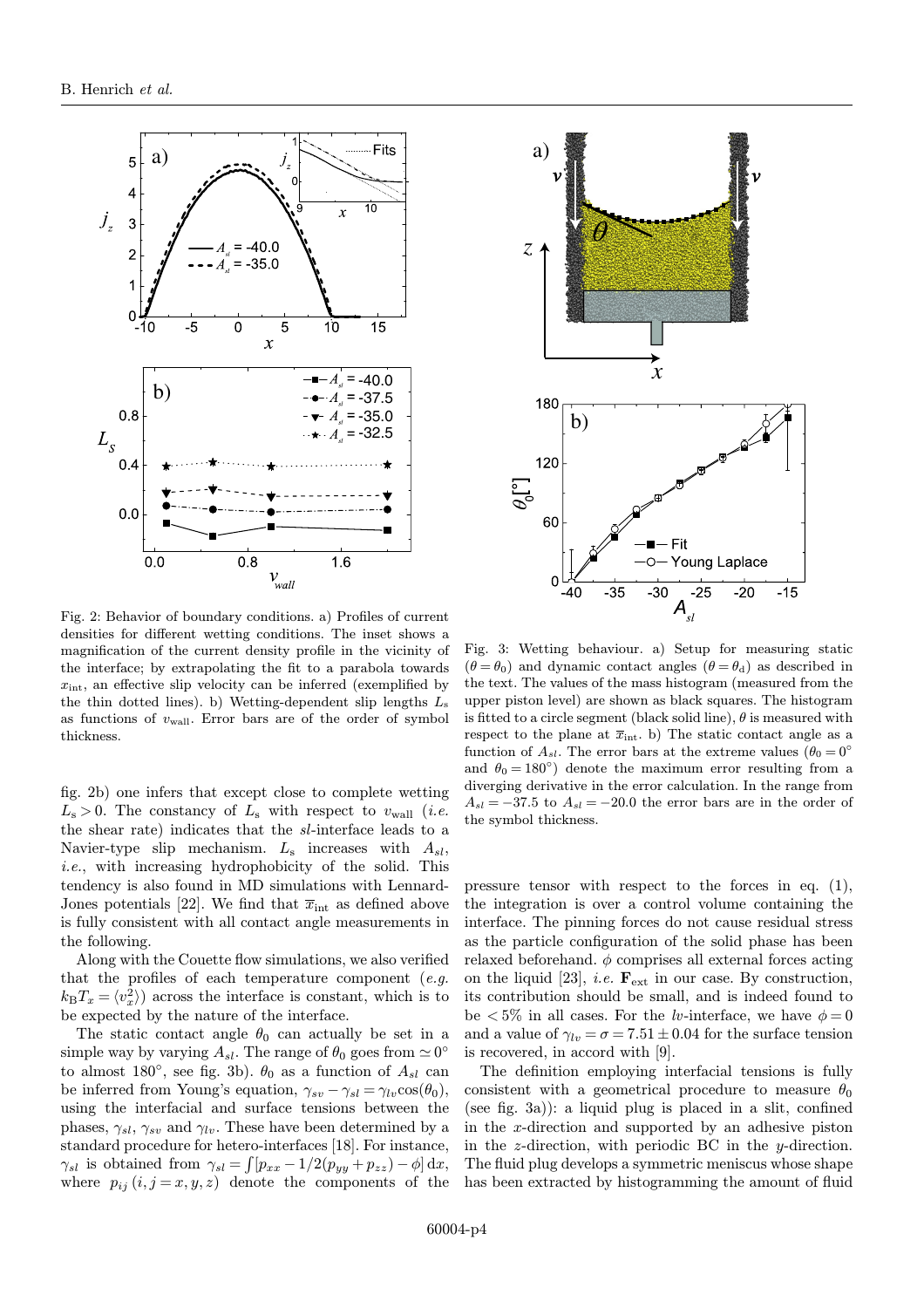

Fig. 4: Contact angles. a) Meniscus profiles in the case of complete wetting  $(A_{sl} = -40.0)$  for  $Ca = 0.0$  and 0.05. The z-axis denotes the vertical position in the slit, the piston is at  $z = 0$ . b)  $\theta_0$  as a function of Ca. Data sets are fitted with the model of Cox [24]  $(A_{sl} = -35.0)$  and Eggers [25], respectively (see text). Error bars are of the order of the symbol thickness.

contained in equally spaced slices in the  $x$ -direction. This histogram is then fitted to a circle segment, and  $\theta_0$  is taken as the angle of inclination of the segment with the plane at  $\overline{x}_{\text{int}}$ . Figure 2b) shows that within numerical errors both methods to determine  $\theta_0(A_{sl})$  agree.

In a similar manner we can also infer a dynamic contact angle  $\theta_d$  emerging under forced wetting, which can be emulated by moving the walls in fig. 3a) downwards at a velocity v while keeping the piston fixed. In fig. 4a), the meniscus shape evolving at  $v \approx 0.05$  is compared to the corresponding one at rest. The significance of  $\theta_d$  is that in a dynamical situation  $\theta_d$  sets the actual driving capillary pressure and thus influences fluid motion globally. More generally, one considers  $\theta_d$  as a function of the capillary number  $Ca = \eta v / \sigma$ , which measures the opposing influences of viscous and capillary forces.

We note that in an analytical continuum treatment of dynamic wetting, a relation  $\theta_d(Ca)$  cannot be inferred from a straightforward solution of the NSE assuming stick boundary conditions, which would lead to a singularity of the viscous stresses at the contact line (CL) [26]. To describe CL motion consistently, additional models for the microscopic region where the meniscus meets the solid boundary must be employed, leading to effective continuum models [3,25]. One should stress that, despite the coarse-grained character of the DPD

approach, such supplementary models are not required here as a prerequisite. Any phenomenon of liquid flow is ultimately determined by the fundamental particle interactions and kinetics, *i.e.*, a particular relation  $\theta_0(Ca)$ is already implied with the model one provides for the sl-interface. Artefacts such as the above-mentioned stress singularity naturally do not arise. This is quite analogous to atomistic modelling of sl-systems with MD. There, it is often found that the generic behaviour of CL dynamics can actually be understood in terms of an effective continuum model, even for small systems [27], with a cutoff length scale comparable to the molecular size. In extracting  $\theta_d$  by the procedure described for  $\theta_0$  above, a boundary layer of thickness  $\sim 1r_c$  has been excluded, as within the small fluid wedge close to the CL we observe significant deviations from a strictly spherical shape. Qualitatively, we find this distortion accompanied by excessively strong viscous stress that is suspended by significant slip flow over a distance  $\sim 1.5r_c$  away from the contact line.  $\theta_d$  is thus to be considered an *apparent* contact angle, and the situation is very similar to the one considered in a global asymptotic analysis of the moving CL problem, using continuum hydrodynamics. There, a relation  $\theta_0(\text{Ca})$  may contain various length scales as parameters [24,25]. For instance, in the frequently employed expression

$$
\theta_{\rm d}^3 - \theta_{\rm 0}^3 \cong 9{\rm Ca} \ln(R/s), \qquad {\rm Ca} \to 0, \tag{2}
$$

valid to leading order in  $Ca$  [24], R is an intermediate macroscopic and s a microscopic length scale, which specifies the length over which slip flow close to the CL occurs.

Figure 4b) displays our numerical results for  $\theta_d(Ca)$ . If we take  $9 \ln(R/s)$  as a compound fit parameter, the simulation results are well described by eq. (2) at a slope of  $20.79 \pm 0.3$  for partial wetting. Varying s between  $1r_c$ and 1.5 $r_c$  results in  $R \sim 10r_c-15r_c < b$ , consistent with the assumption that  $R$  should actually be smaller than the linear size of the total system [25]. Within numerical errors, the slope applies to all wetting conditions for large Ca. For  $A_{sl} = -40.0$ , however, we find a notable deviation from the linear behaviour for small Ca. It has been pointed out recently [25], that in the case of complete wetting the microscopic length s itself depends on Ca, leading to a modified relation of the form

$$
\theta_{\rm d}^3 \cong 9\mathsf{Ca} \ln(\alpha \mathsf{Ca}^\beta). \tag{3}
$$

 $\beta$  takes a value dependent on the microscopic mechanism that removes the stress singularity at the CL. It should equal 2/3 in the presence of thick prewetting layers and long-range van der Waals forces and 1/3 in any other case. Treating now  $\alpha$  and  $\beta$  as two independent fit parameters, we find  $\alpha = 17.91 \pm 1.45$  and  $\beta = 0.39 \pm 0.04$ . Due to the short-range forces used in the DPD scheme a value of 1/3 is expected and indeed is very close to the fitted numerical value.